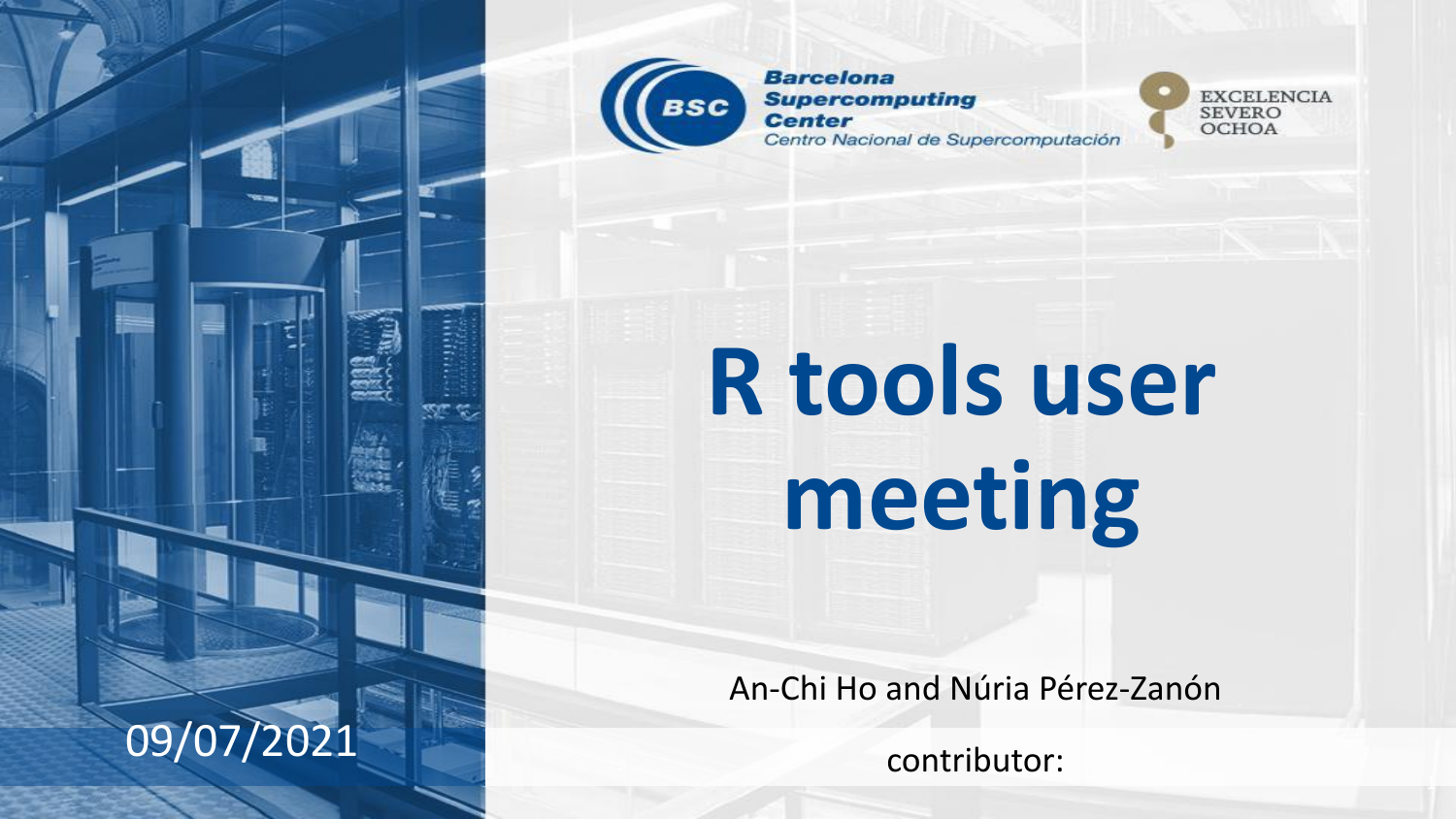### **Agenda**

- 1. Icebreaker
- 2. News
	- s2dv
	- startR
- 3. How to review package development?
- 4. Xaringan [An-Chi]
- 5. Results poll to set-up next meeting
- 6. useR! 2021 links of interest
- 7. Q&A

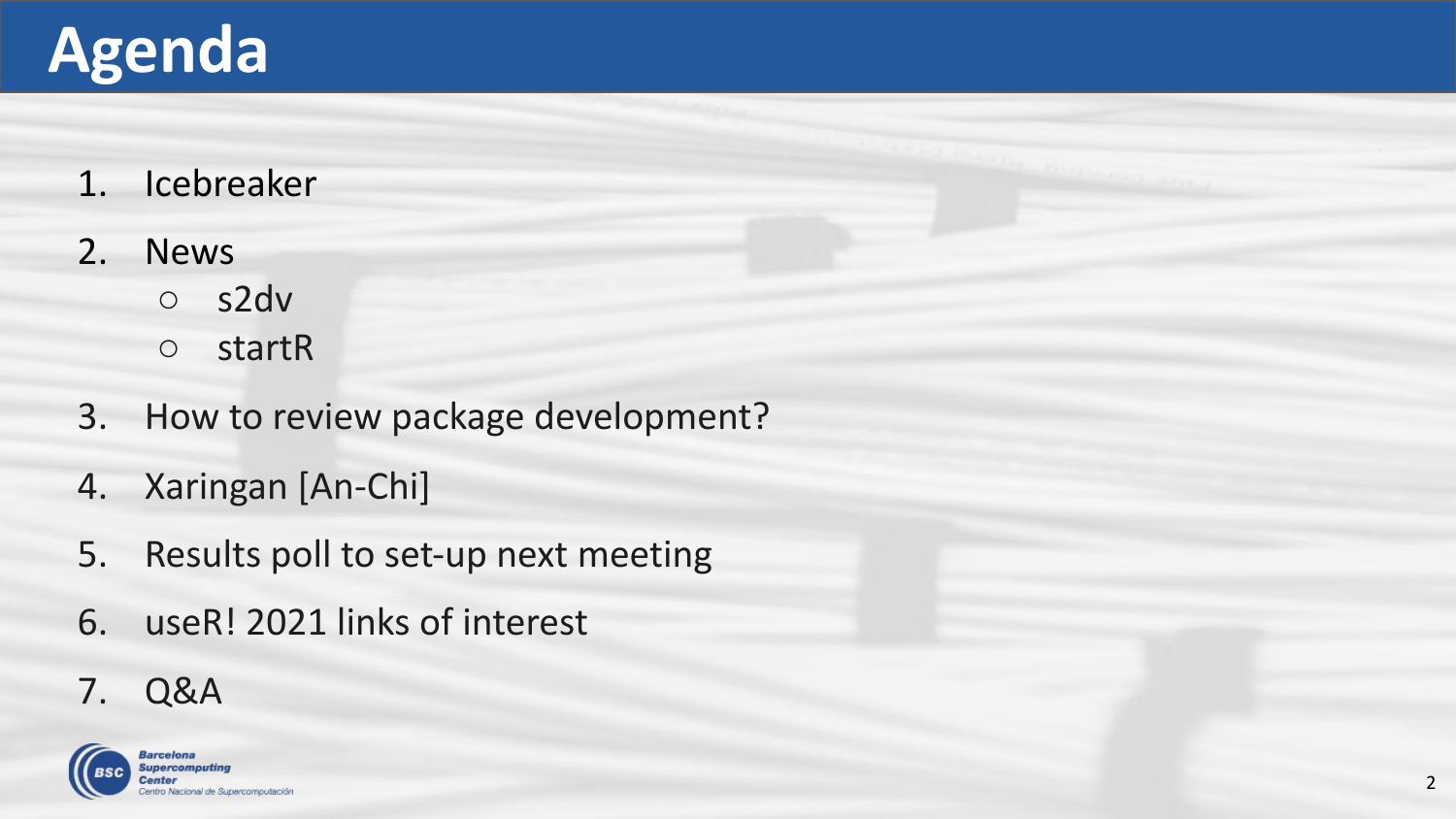

### **Icebreaker**

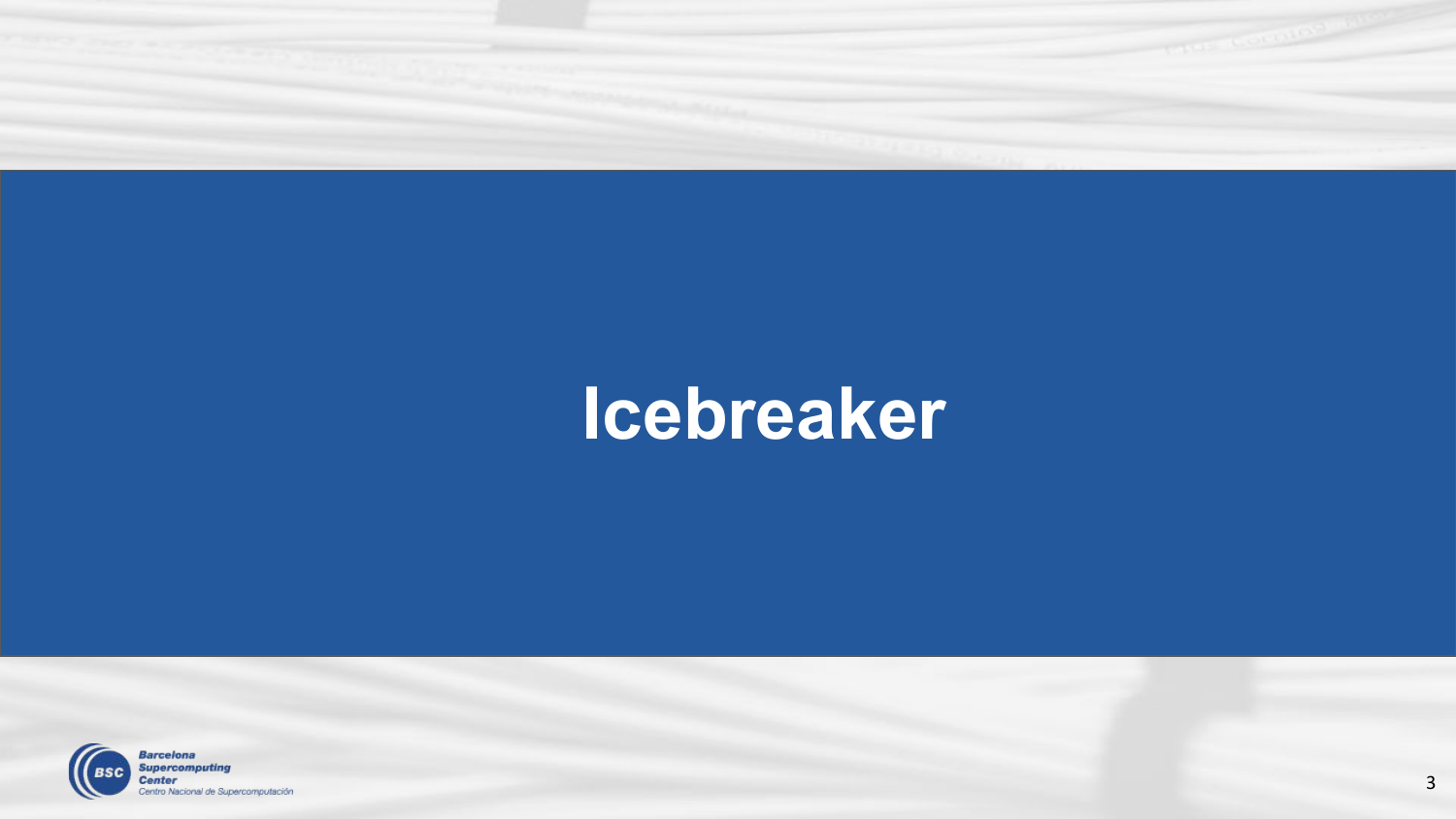#### **Icebreaker**

- Color-blind test <https://www.colorlitelens.com/color-blind-test.html>
- Reversed color-blind test<https://www.cs.unm.edu/~aaron/creative/colorTest.htm>

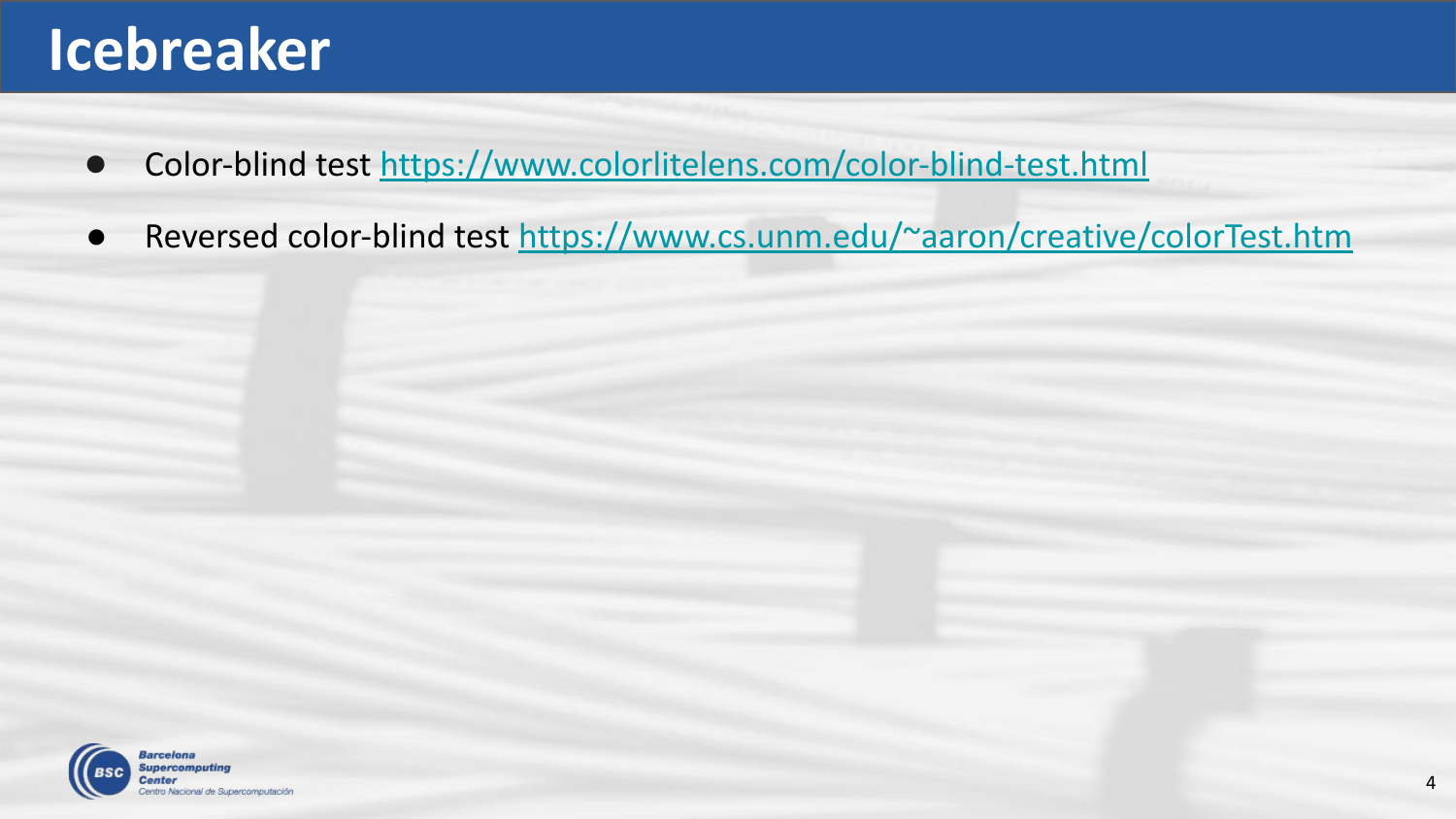

## s2dv

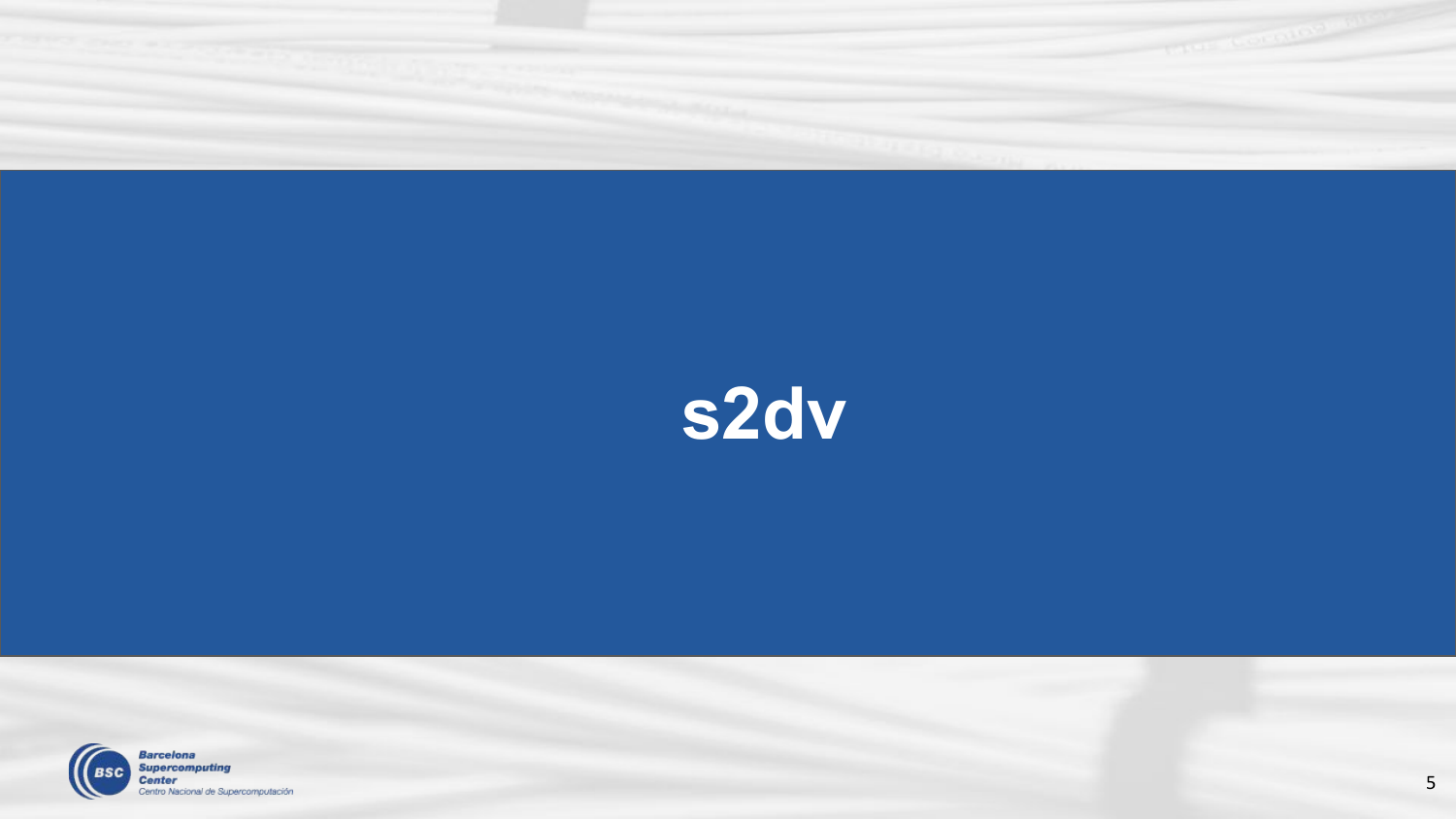#### **New release v1.0.0**

- NEWS.md [https://earth.bsc.es/gitlab/es/s2dv/-/blob/](https://earth.bsc.es/gitlab/es/s2dv/-/blob/master/NEWS.md) [master/NEWS.md](https://earth.bsc.es/gitlab/es/s2dv/-/blob/master/NEWS.md)
- s2dverification v2.9.0 (stop development)
- New plotting options
	- PlotEquiMap(): Add new arguments 'contour\_draw\_label', 'lake\_color', 'lab\_dist\_x', 'lab\_dist\_y', and 'degree\_sym'. Add ocean mask feature.





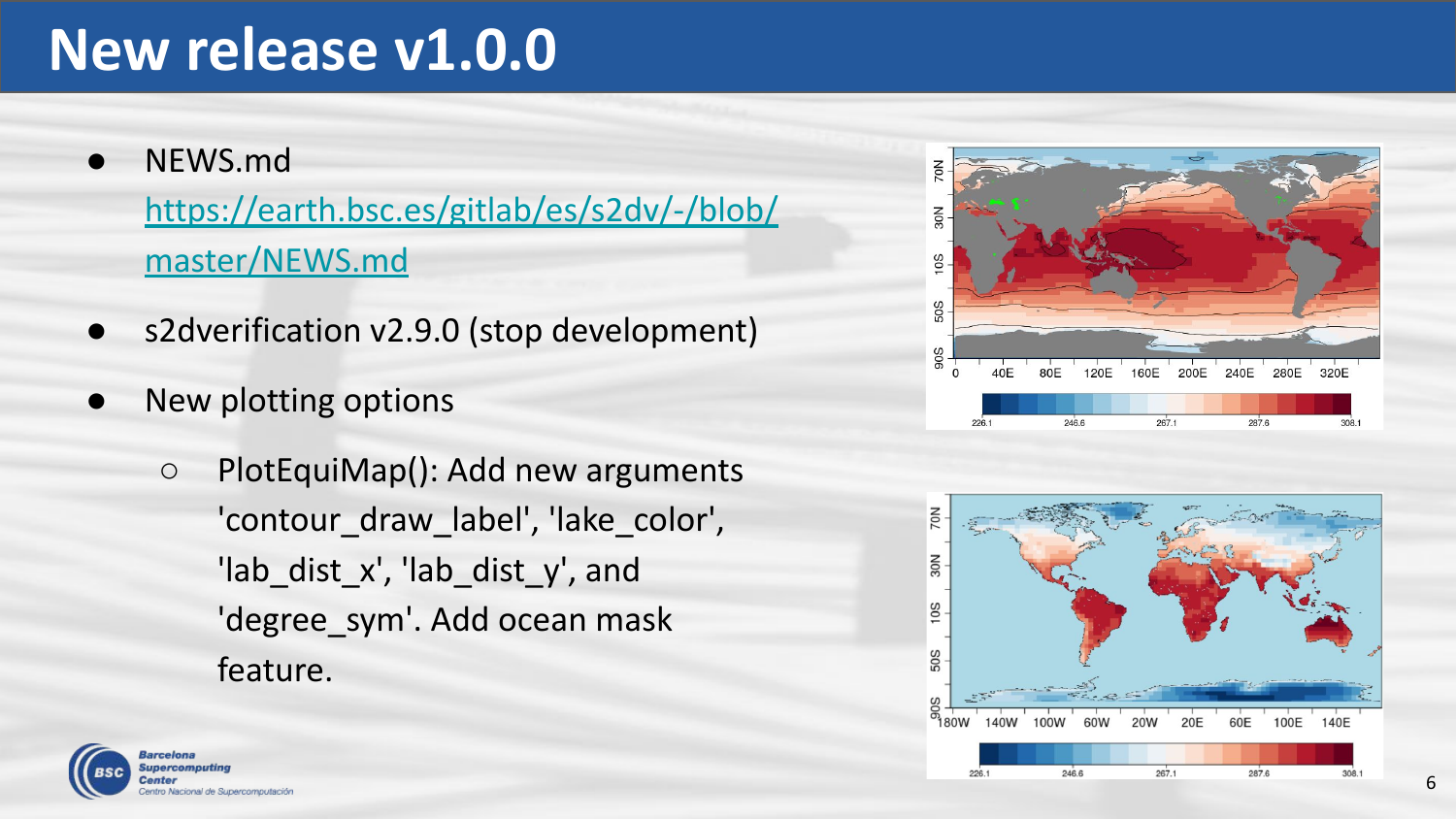

## **startR**

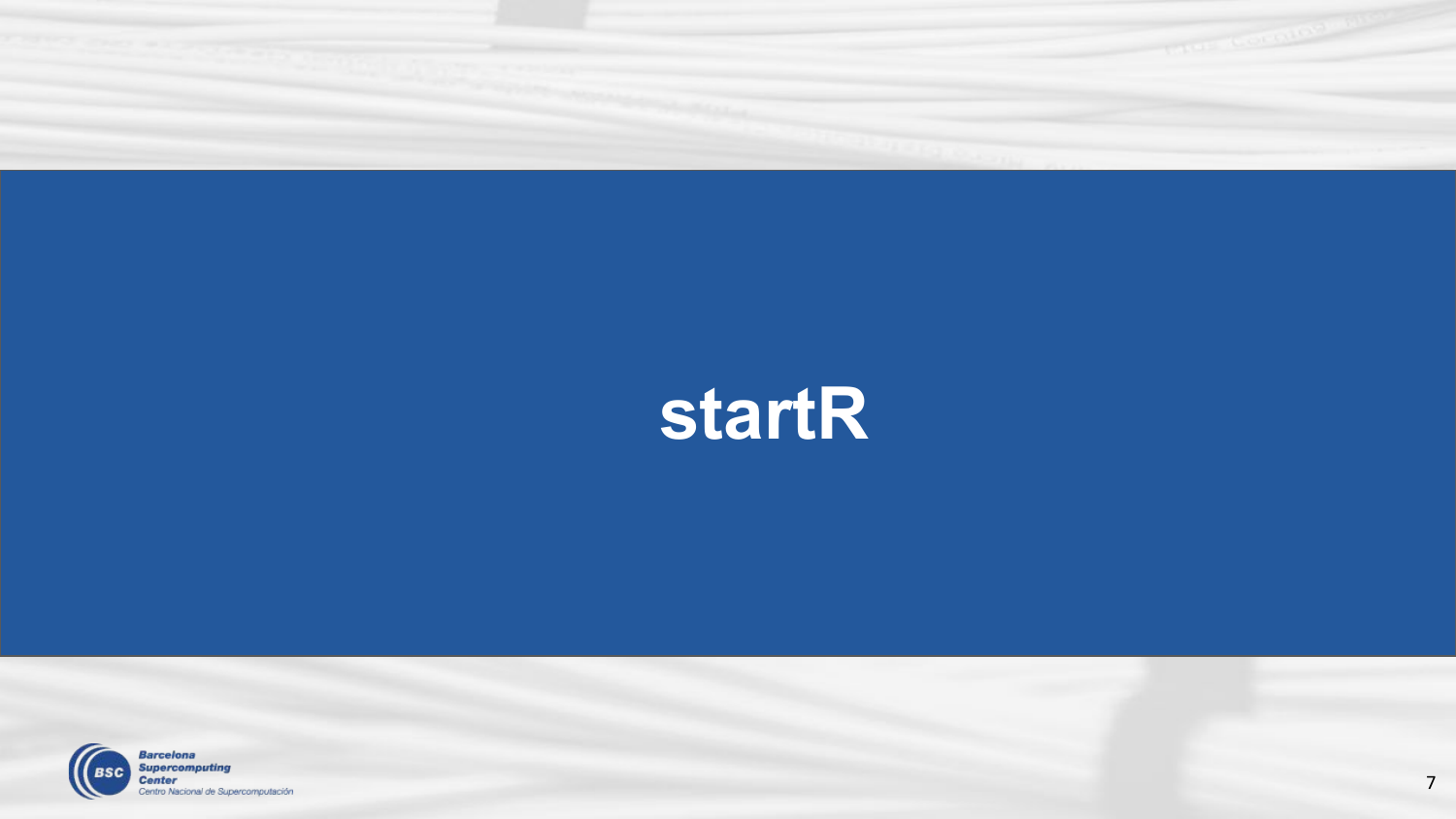#### **News**

● Bugfixes: Allow target dimensions to have different lengths. use case:

[https://earth.bsc.es/gitlab/es/startR/-/blob/master/inst/doc/usecase/ex2\\_11\\_two\\_](https://earth.bsc.es/gitlab/es/startR/-/blob/master/inst/doc/usecase/ex2_11_two_dat_inconsistent_target_dim.R) dat inconsistent target dim.R

● About time attributes...

If you use values to define the time selector, Start() looks for the closest value in the data. If the provided values are quite in the middle of two actual values (e.g., monthly data with the timestamp at 15th but the provided values are at 1st), you may get some unwanted values or directly miss some values. Revised use case:

[https://earth.bsc.es/gitlab/es/startR/-/blob/master/inst/doc/usecase/ex1\\_2\\_exp\\_o](https://earth.bsc.es/gitlab/es/startR/-/blob/master/inst/doc/usecase/ex1_2_exp_obs_attr.R)

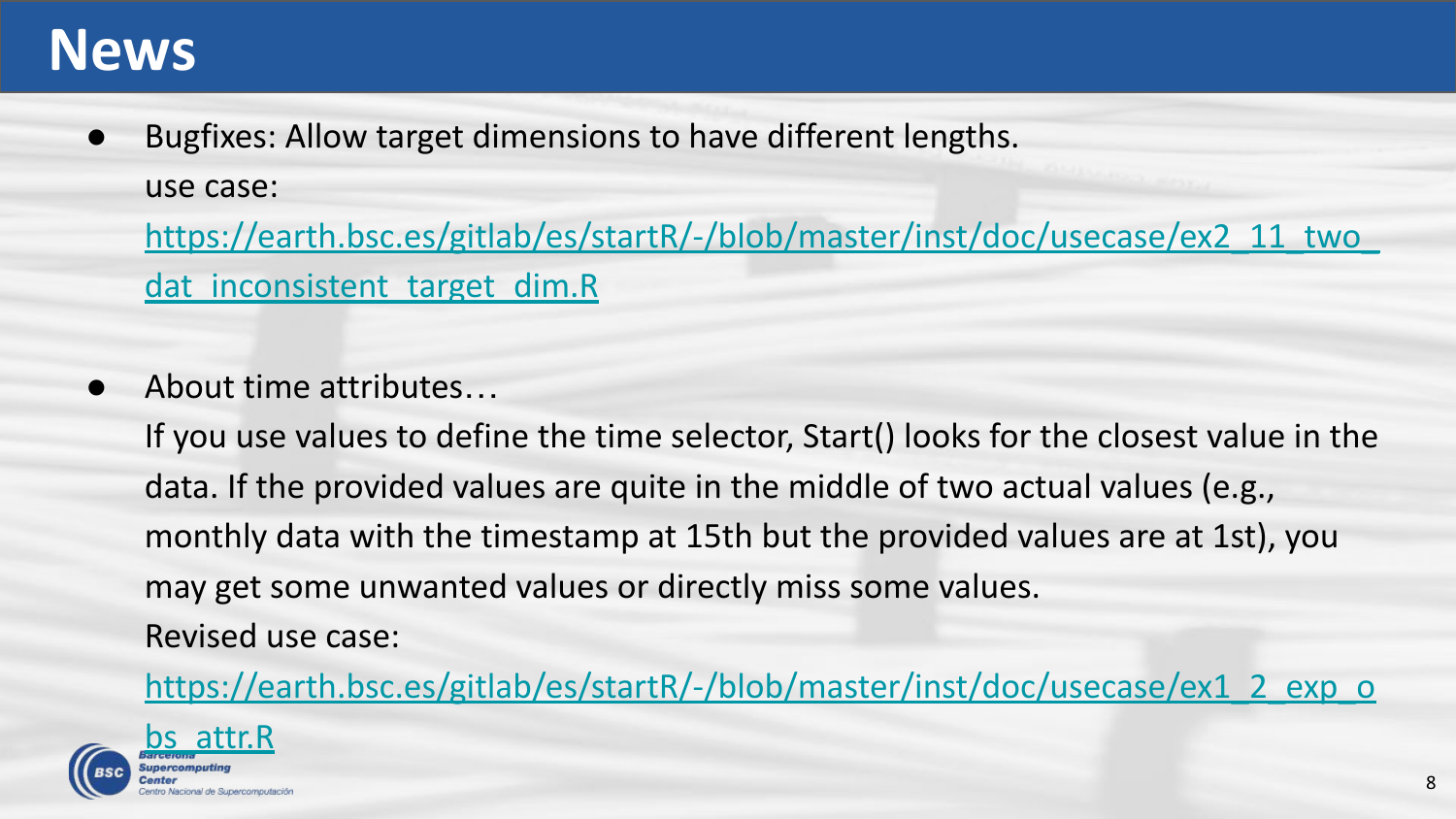

# **How to review package development?**

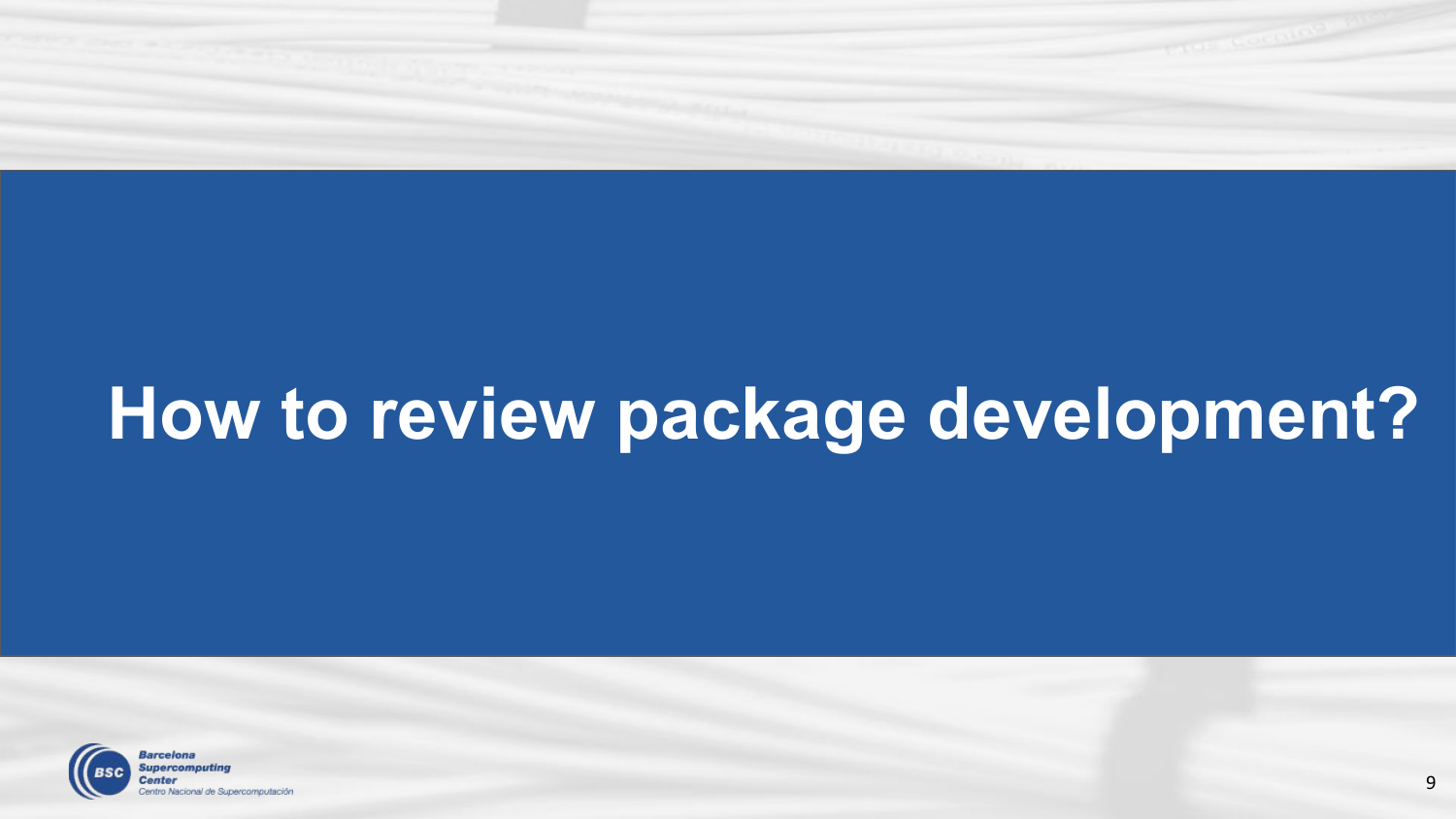#### **How to review the development?**

Ç

Do you always feel lost when we ask you to review the bugfixes or development for the package?

|                                                                                                                                                                  | aho @aho · 4 months ago<br>Hi @lpalma                                                                                                                                                                                                                                                                                                                                   |        |            |                                                                                           |  |  |
|------------------------------------------------------------------------------------------------------------------------------------------------------------------|-------------------------------------------------------------------------------------------------------------------------------------------------------------------------------------------------------------------------------------------------------------------------------------------------------------------------------------------------------------------------|--------|------------|-------------------------------------------------------------------------------------------|--|--|
|                                                                                                                                                                  | The fix is in branch develop-implicit_inner_dim now. Can you check with your script? Thanks!                                                                                                                                                                                                                                                                            |        |            |                                                                                           |  |  |
|                                                                                                                                                                  | aho @aho · 2 months ago<br>$\Box$ $\emptyset$ :<br>$\odot$<br>Maintainer<br>Hi @eexarchou, it is a bug I've fixed for #95 (closed) but the fix is not installed yet. It is in the master branch now. We're going to have a<br>new release in the coming weeks. If you're urgent to have this fix, could you use the master branch for now? Sorry for the inconvenience. |        |            |                                                                                           |  |  |
|                                                                                                                                                                  | An-Chi                                                                                                                                                                                                                                                                                                                                                                  |        |            |                                                                                           |  |  |
|                                                                                                                                                                  | aho $@$ aho $\cdot$ 9 months ago<br>Hi @amanriqu                                                                                                                                                                                                                                                                                                                        |        | Maintainer | $\emptyset$ :<br>$\odot$ $\square$                                                        |  |  |
| The bug has been fixed in branch 'develop-ReplaceGlobExpressions'. I tested your original script and it works well. Could you check if it<br>works fine for you? |                                                                                                                                                                                                                                                                                                                                                                         |        |            | RUE since there is no dimension that n<br>ay now.<br>install an internal version for you. |  |  |
| An-Chi                                                                                                                                                           | Many thanks,                                                                                                                                                                                                                                                                                                                                                            |        |            |                                                                                           |  |  |
| <b>BSC</b>                                                                                                                                                       | <b>Supercomputing</b><br><b>Center</b><br>Centro Nacional de Supercomo dación                                                                                                                                                                                                                                                                                           | An-Chi |            |                                                                                           |  |  |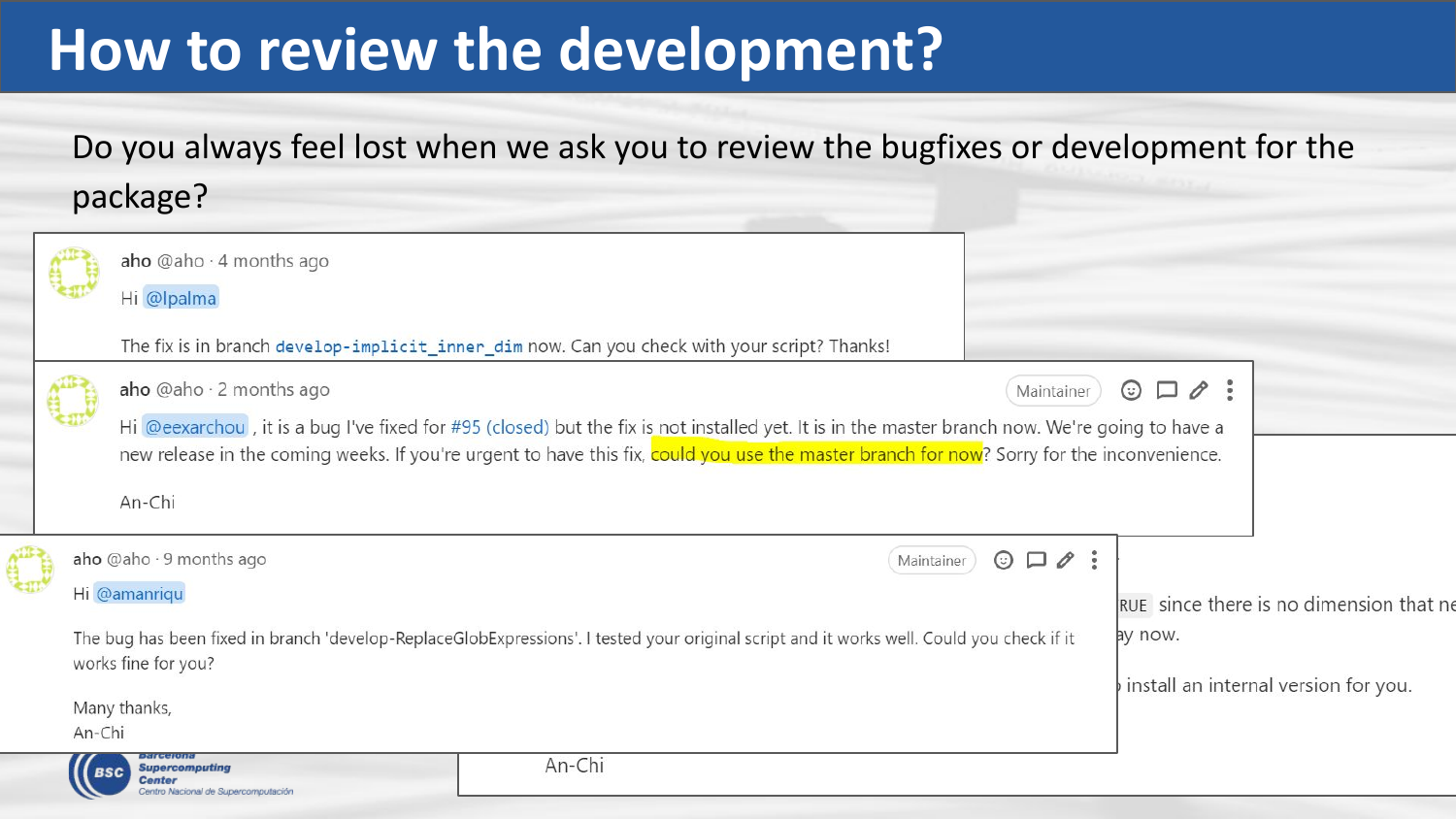#### **How to review the development?**

- 1. Clone the gitlab project or update the project with `git pull` (on master branch)
- 2. Move to branch to be tested by `git checkout <br />branch\_name>`
- 3. Open an R console and load all functions from the repo using the following lines

```
#source all the .R files
  path <- "/home/Earth/aho/startR/R/"
 ff \leq- lapply(list.files(path), function(x) paste0(path, x))
  invisible(lapply(ff, source))
# load all the libraries
  lib <- c('parallel', 'abind', 'bigmemory', 'future', 'multiApply', 
          'PCICt', 'ClimProjDiags', 'ncdf4', 'plyr')
  invisible(lapply(lib, library, character.only = TRUE))
```
4. Run the testing script. Notice that `library(startR)` is not needed!!

\*\*It's recommended cloning the projects under /esarchive/scratch/<user\_id>/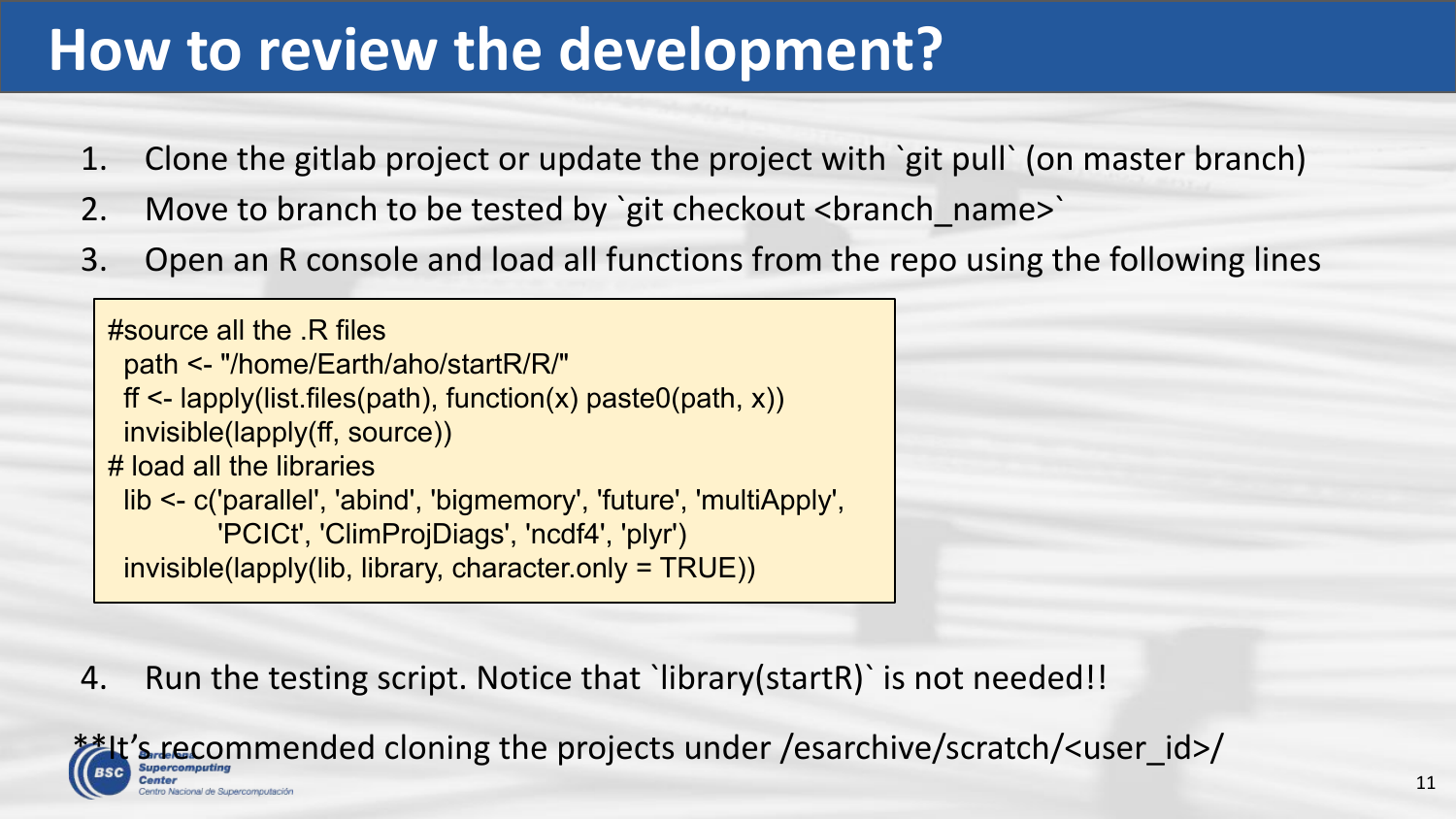

# **Xaringan**

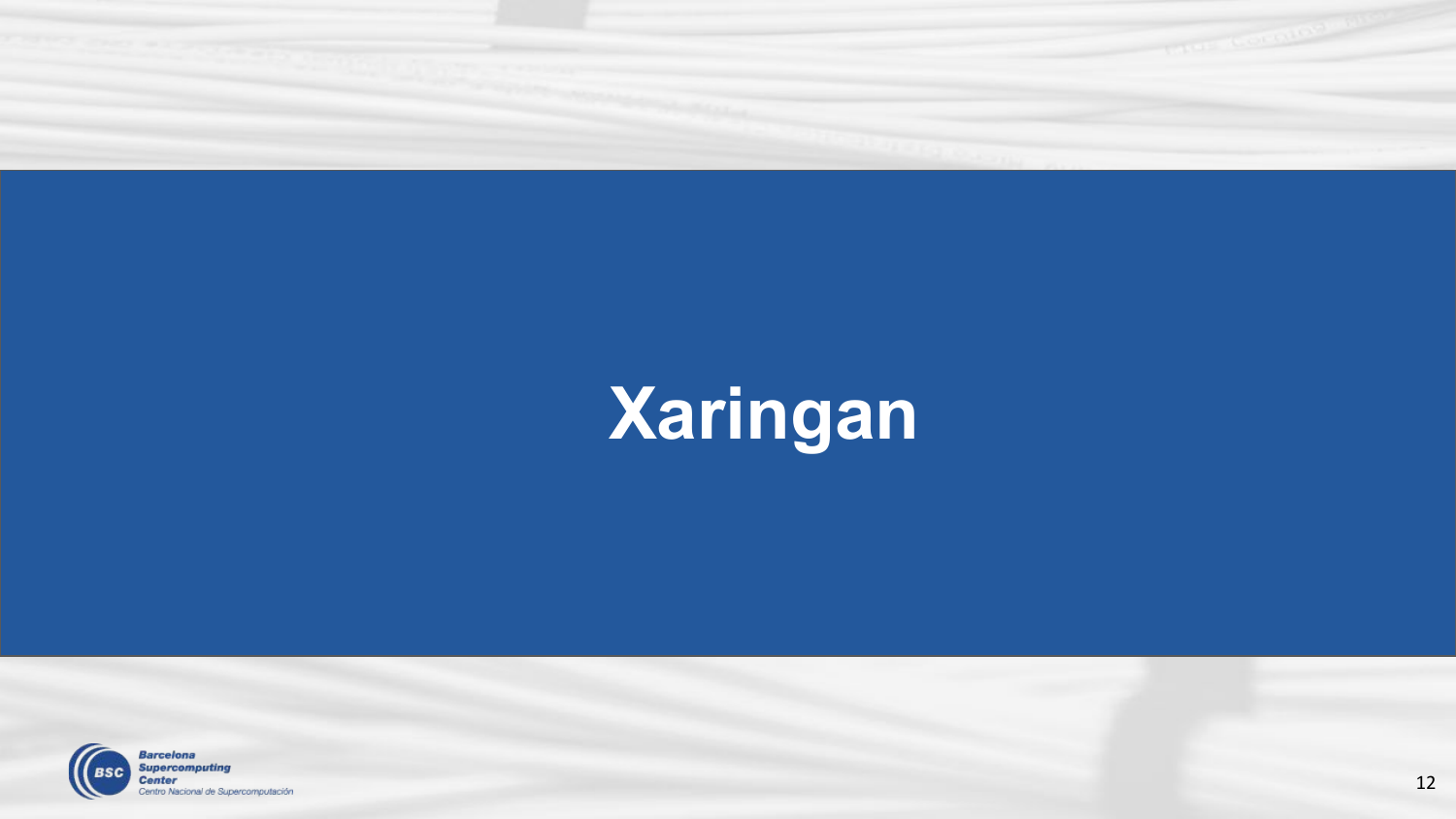#### **Xaringan**

"The xaringan package (Xie 2021e) is an R Markdown extension based on the JavaScript library remark.js to generate HTML5 presentations of a different style."

Tutorial: <https://slides.yihui.org/xaringan/#1>

- An R package that creates R markdown files in the presentation slide mode.
- Good for text-based style presentation.
- Use CSS to style the slides.
- Include those nice features of R markdown, e.g., code blocks; knit to html/pdf; etc.
- Not very friendly to "creative" presentation style.

My presentation in useR! 2021:

[https://earth.bsc.es/gitlab/aho/aho-testtest/-/blob/master/useR\\_conference/useR\\_conf](https://earth.bsc.es/gitlab/aho/aho-testtest/-/blob/master/useR_conference/useR_conf_AnChi.html) [\\_AnChi.html](https://earth.bsc.es/gitlab/aho/aho-testtest/-/blob/master/useR_conference/useR_conf_AnChi.html)